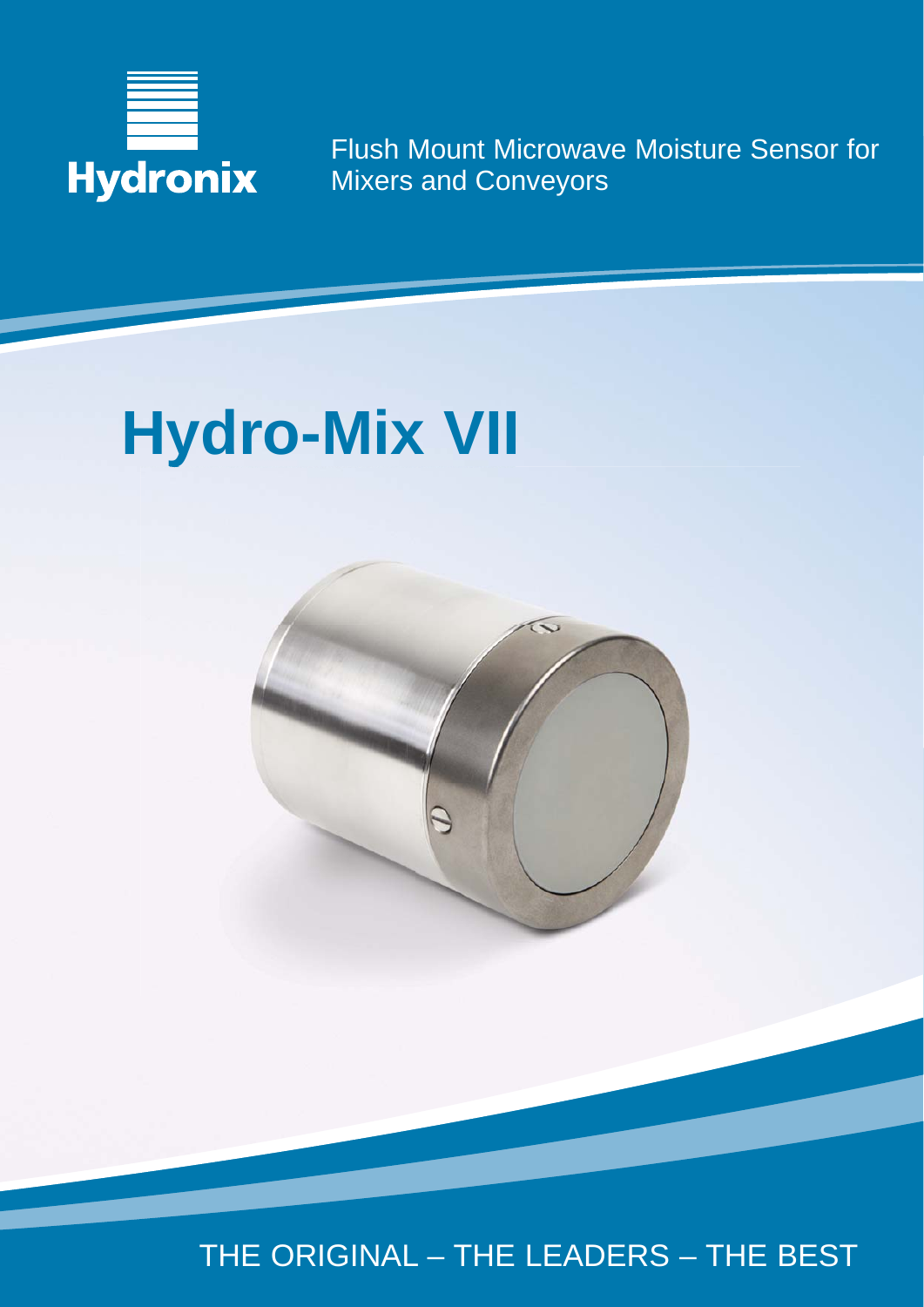## Hydro-Mix VII

## *Flush mount, digital, microwave moisture sensor*

*The Hydro-Mix VII is a rugged, microwave moisture measurement sensor designed to be installed fl ush with the fl oor of a mixer, chute or conveyor in process control environments.* 

*Reading at 25 times per second and combined with on-board functionality such as signal processing, smoothing and averaging, the Hydro-Mix VII accurately measures the moisture content of material as it passes over the ceramic faceplate. Remote configuration, calibration, diagnostics and fi rmware upgrades are simple using Hydronix Hydro-Com software. The linear output allows direct integration with any control system using industry standard interfaces.*



- Digital technology provides precise linear moisture measurement.
- Advanced Digital Signal Processing provides a clear signal with rapid response.
- Choice of measurement modes for optimising sensor performance in a variety of applications and material types.
- Fully temperature compensated measurement.
- Two analogue outputs, digital RS485 communications and configurable digital input/outputs.
- Fast response to changing conditions with 25 measurements per second
- Remote communication with Hydro-Com software allows configuration of all sensor parameters including selection of sensor outputs, graphic traces of outputs, calibration of sensor readings and firmware upgrades.
- Consistent performance with no need for recalibration except for use with different materials.
- Tough and reliable with proven track record.
- Easily replaced ceramic faceplate and protection ring.





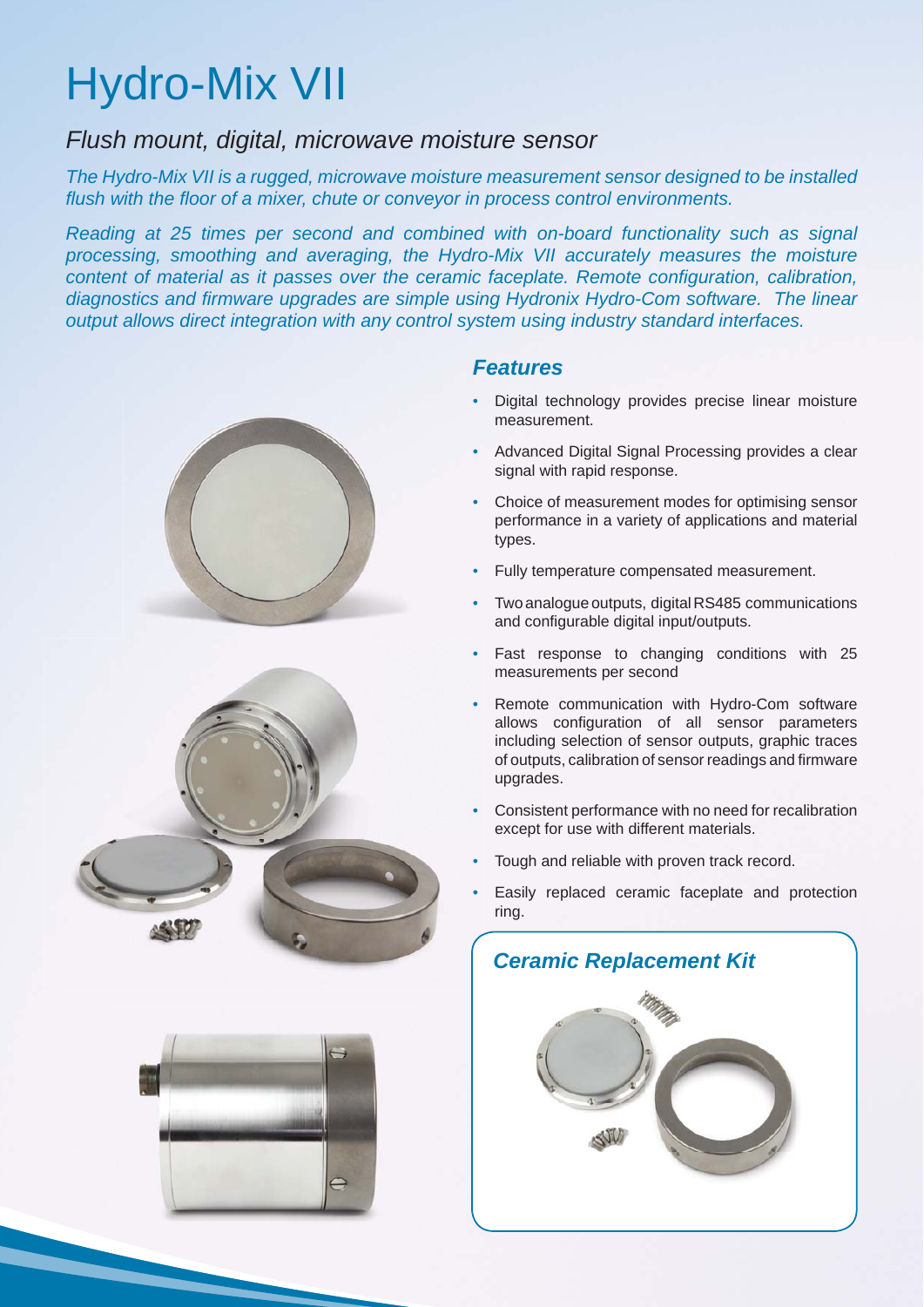## *Typical Installation*



All types of static pan, horizontal shaft and ribbon mixer. Also suitable for installation in screw conveyors, chutes and other flush mount applications. For rotating pan mixers the Hydro-Probe Orbiter Sensor is recommended.

## *Connectivity*

#### **Direct Connection to PC**

The RS485 serial interface provides a direct connection to an operator interface or a PC





#### **Direct Connection to Control System**

The analogue or serial interface integrates easily with a moisture control system

#### **Hydro-Control Connection**

Provides a complete system to control moisture in a mixing application



## *Networking*

Network up to 16 sensors using one standard Ethernet connection with the Ethernet Adapter Kit. Power over Ethernet option also available.



## *USB Interface*

Easy communication with sensor using USB sensor interface module for sensor diagnostics, configuration and firmware upgrades.